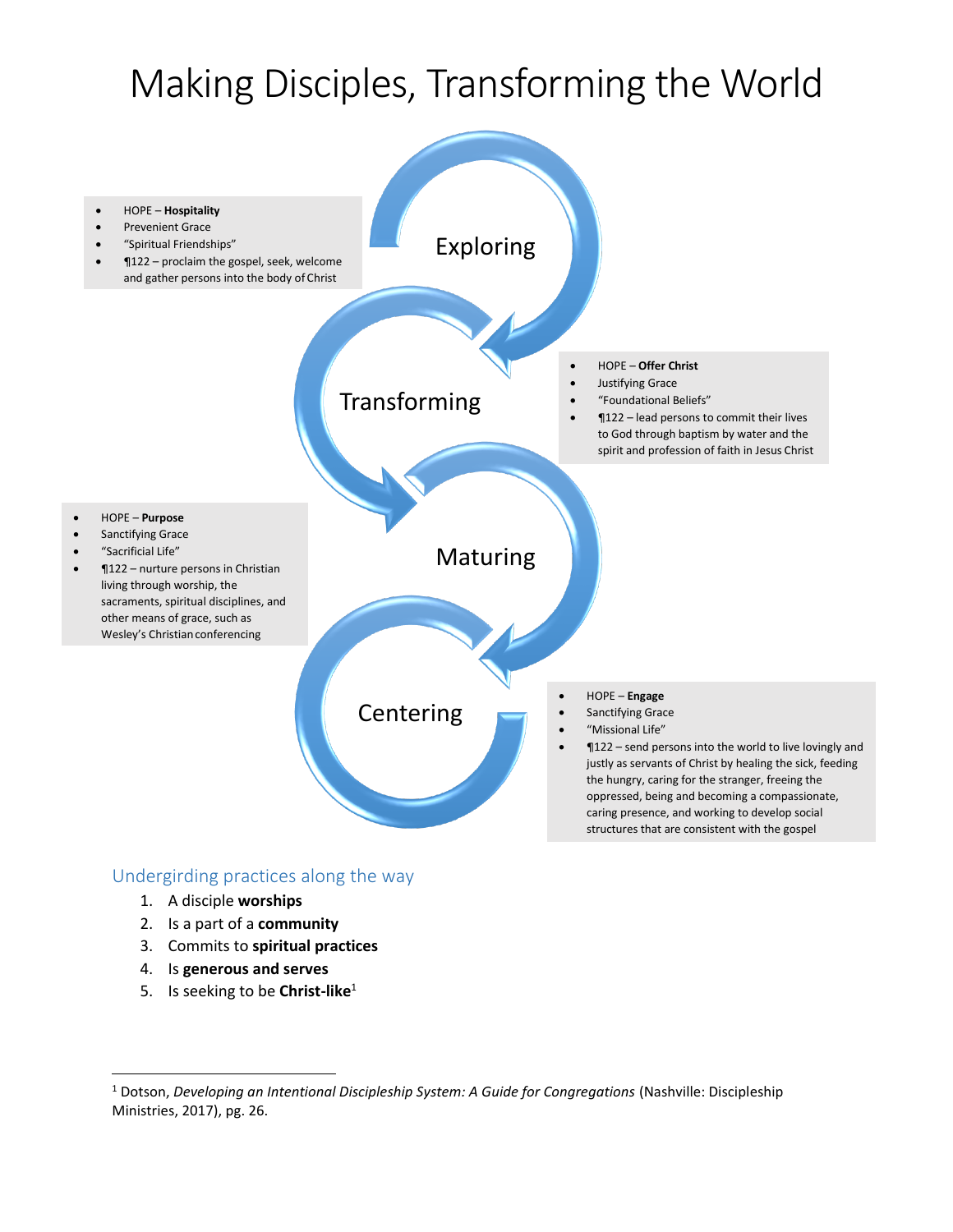# Making Disciples, Transforming the World

| <b>Exploring Christ</b>    |                                                                                             |                            |                                                                            |  |
|----------------------------|---------------------------------------------------------------------------------------------|----------------------------|----------------------------------------------------------------------------|--|
| <b>Studies</b>             |                                                                                             | <b>Mission Experiences</b> |                                                                            |  |
|                            | Ruben Job, "Three Simple Questions: Knowing<br>the God of Love, Hope and Purpose" (6 weeks) | $\bullet$                  | Thanksgiving and Christmas food baskets<br>(collection, sorting, delivery) |  |
|                            | Ruben Job, "Three Simple Rules: A Wesleyan Way<br>of Living" (6 weeks)                      |                            | Food Drives (collection, sorting, delivery)<br><b>Blood Drives</b>         |  |
|                            | Will Willimon, "This We Believe: The Core of<br>Wesleyan Faith and Practice" (8 weeks)      |                            | CROP Hunger Walk/Relay for Life<br><b>Rise Against Hunger</b>              |  |
| <b>Other Opportunities</b> |                                                                                             |                            |                                                                            |  |

| Hospitality Systems in place to welcome guests |  |  | Vacation Bible School with classes for adults |
|------------------------------------------------|--|--|-----------------------------------------------|
|                                                |  |  |                                               |
|                                                |  |  |                                               |

| Transforming in Christ     |                                                  |                            |                                                  |  |
|----------------------------|--------------------------------------------------|----------------------------|--------------------------------------------------|--|
| <b>Studies</b>             |                                                  | <b>Mission Experiences</b> |                                                  |  |
|                            | Steve Harper, "Five Marks of a Methodist: The    | ٠                          | 1 day/short-term VIM experiences                 |  |
|                            | Fruit of a Living Faith" (6 weeks)               |                            | Serve at a local soup kitchen or other local     |  |
|                            | James Harnish, "A Disciple's Path: Deepening     |                            | church outreach ministry                         |  |
|                            | Your Relationship with Christ and the Church" (6 | ٠                          | Volunteer at an after-school tutoring or reading |  |
|                            | weeks)                                           |                            | program                                          |  |
|                            |                                                  | $\bullet$                  | Habitat for Humanity team                        |  |
| <b>Other Opportunities</b> |                                                  |                            |                                                  |  |
| ALPHA                      |                                                  | <b>Adult Confirmation</b>  |                                                  |  |

┓

|                                     | Maturing in Christ                             |                                                    |                                                 |  |
|-------------------------------------|------------------------------------------------|----------------------------------------------------|-------------------------------------------------|--|
| <b>Studies</b>                      |                                                | <b>Mission Experiences</b>                         |                                                 |  |
|                                     | Elaine Heath, "Five Means of Grace: Experience | ٠                                                  | Participate on a VIM Team                       |  |
|                                     | God's Love the Wesleyan Way" (6 weeks)         |                                                    | Participate in visitation or prayer ministry at |  |
|                                     | Chris Folmsbee, "The Wesley Challenge: 21 Days |                                                    | local church                                    |  |
|                                     | to a More Authentic Faith" (3 weeks)           |                                                    | Coordinate a mission experience in the          |  |
|                                     | Disciple Bible Study                           |                                                    | community                                       |  |
| <b>Other Opportunities</b>          |                                                |                                                    |                                                 |  |
| <b>Walk to Emmaus</b>               |                                                | Sunday school/Small Groups (long term/relationship |                                                 |  |
| Lay Servant Ministry (Basic Course) |                                                | building)                                          |                                                 |  |

| Centered in Christ                                                          |                                                  |                            |                               |  |
|-----------------------------------------------------------------------------|--------------------------------------------------|----------------------------|-------------------------------|--|
| <b>Studies</b>                                                              |                                                  | <b>Mission Experiences</b> |                               |  |
|                                                                             | Magrey deVega's "One Faithful Promise: The       |                            | Lead/Co-Lead a VIM Team       |  |
|                                                                             | Wesleyan Covenant for Renewal" (6 weeks)         |                            | Young Adult Mission/Service   |  |
|                                                                             | Adam Hamilton, "Enough: Discovering Joy          |                            | <b>Project Transformation</b> |  |
|                                                                             | Through Generosity and Simplicity" (5 sessions)  |                            | <b>Global Mission Fellows</b> |  |
| ٠                                                                           | Christian Believer or second generation Disciple |                            |                               |  |
|                                                                             | <b>Bible Studies</b>                             |                            |                               |  |
| <b>Other Opportunities</b>                                                  |                                                  |                            |                               |  |
| Lay Servant Ministry (Advanced Courses)                                     |                                                  |                            |                               |  |
| <b>VIM Team Leader Training</b>                                             |                                                  |                            |                               |  |
| Mission u (summer intensive - spiritual growth, geographic, social justice) |                                                  |                            |                               |  |
|                                                                             |                                                  |                            |                               |  |